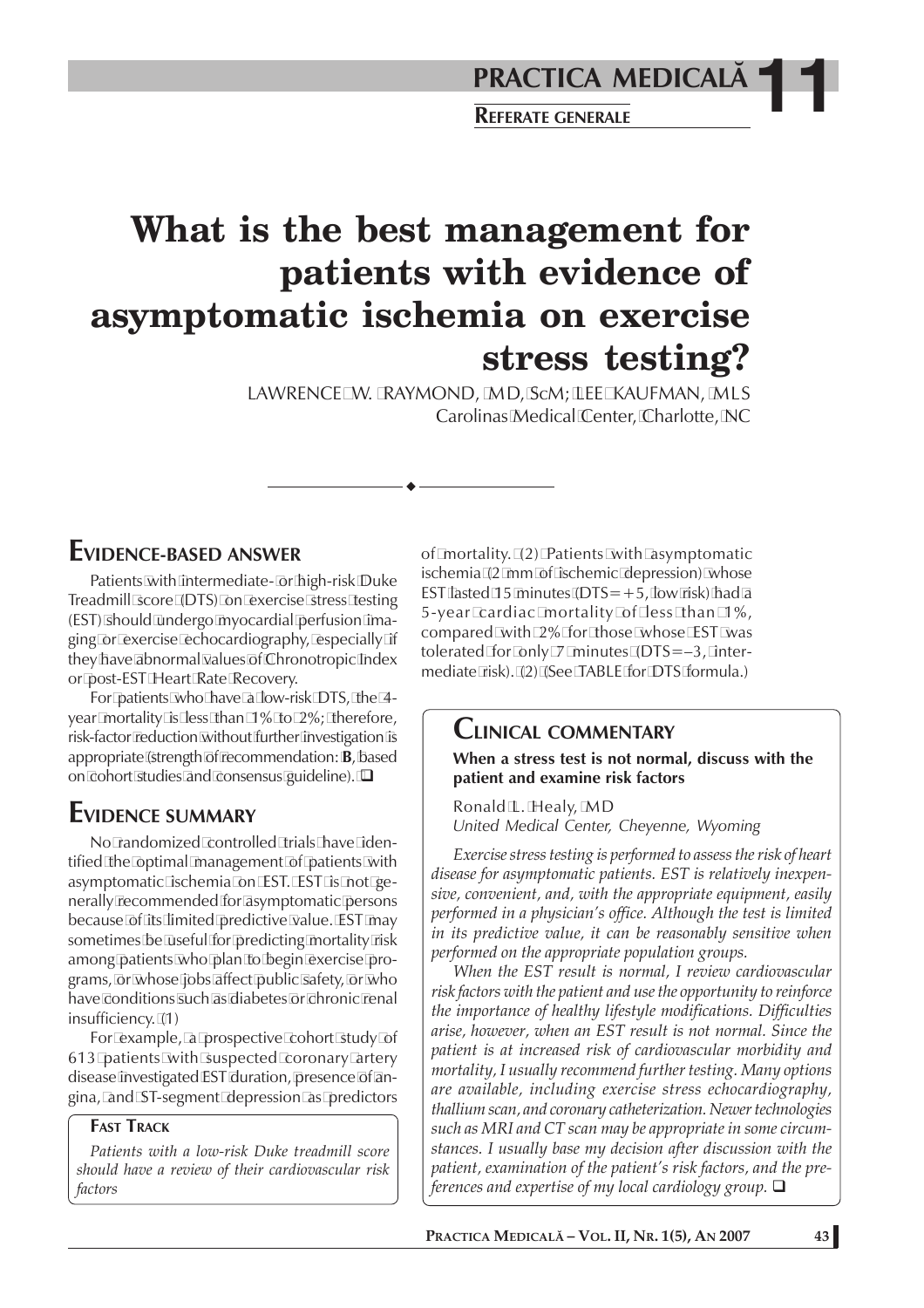Later prospective cohort studies (3,4) confirmed that a low-risk DTS was associated with high 5-year survival—eg, 97% among 2758 patients (median age 49, 70% male, 30% prior myocardial infarction, 49% with angina). (3) Those with an intermediate- or high-risk DTS had corresponding survival rates of 90% and 65%, respectively. The DTS was further analyzed in a 5-year follow-up of 9454 patients, 88% of whom were low-risk (75% undergoing screening EST). (4) Most patients (1406 of 1477) with ST-segment depression =1 mm had asymptomatic ischemia, only 71 having EST-induced angina. A low-risk DTS was associated with 98% survival, compared with 92% for patients with an intermediate- or high-risk DTS. (4)

Patients with an intermediate-risk DTS, and normal or near-normal perfusion imaging without cardiomegaly, also comprised a low-risk group with 5-year cardiac survival of 99.5%. (5) Post-EST heart rate recovery and the Chronotropic Index are enhancements to the DTS. (6) Used singly or in combination, these tools provided more accurate estimates of 5-year all-cause mortality among 9454 patients referred for EST (TABLE).

Two other prospective cohort studies of middle-aged men with EST showing asymptomatic ischemia did not employ the above enhancements but reported major impact of cardiac risk factors on mortality. Among 25,927 healthy men followed for an average of 8.4 years, the age-adjusted risk of death from all causes of those with asymptomatic ischemia increased from 2-fold (95% confidence interval [CI], 1.1– 3.8, *P*=.03) with no risk factors to 4 (95% CI, 2.7–5.4) with 1 risk factor, 5 (95% CI, 3.3–6.9) with 2 risk factors, and 8 (95% CI, 5.4–12.8) with 3 or more risk factors (*P*<.0001).7 Other investigators found increased mortality from coronary artery disease to be associated with smoking (relative risk [RR]=5.0 [95% CI, 2.1–11.9]), hypercholesterolemia (RR=7.6 [95% CI, 3.0– 19.5]) and hypertension (RR=6.7 [95% CI, 2.9– 16.0]). (8)

While risk factor reduction seems logical for all patients who have asymptomatic ischemia, actual evidence of benefit is limited. In the MRFIT study, (9) high-risk men with asymptomatic ischemia were randomized to either usual care or a special intervention to reduce smoking, blood cholesterol, and diastolic blood pressure. The intervention group had lower cardiac mortality than men who received usual care (22 vs 53 per 1000, *P*<.002). (9) As observed in 2 large prospective cohort studies, one of which documented abnormal EST in 17%, males who improved their fitness had 23% (95% CI, 4–42) and 44% (95% CI, 5–59) lower mortality over 18 years of mean follow-up, respectively. (10,11) Smoking cessation is also important, associated with 41% lower mortality (95% CI, 20–57). (11)

Most of the evidence underlying the above recommendations derives from studies of men and hence may not apply directly to women. The American Heart Association's guidelines (12) for cardiovascular disease prevention in women do not consider EST results in risk assessment. They rely instead on the Framingham Risk Score to stratify women's 10-year risk of coronary events as low  $(<10\%)$ , intermediate  $(10\%-20\%)$ , and high ( $>$ 20%), and prioritize recommendations for risk factor reduction according to these levels.  $\Box$ 

| Table. Duke Treadmin Scores. 9-year all-cause mor-<br>tality |      |
|--------------------------------------------------------------|------|
| <b>ABNORMALITIES OBSERVED ON TREADMILL</b>                   |      |
| <b>TESTING</b>                                               |      |
| <b>NONE</b>                                                  | 0.9  |
| DTS only                                                     | 3.2  |
| <b>HRR</b> only                                              | 4.0  |
| CI only                                                      | 4.0  |
| <b>HRR &amp; CI</b>                                          | 8.2  |
| DTS & CI                                                     | 9.2  |
| <b>HRR &amp; DTS</b>                                         | 9.2  |
| CI, HRR, & DTS                                               | 18.0 |

**Table. Duke Treadmill Scores: 5-year all-cause mor-**

Example: Patients having abnormal Duke Treadmill score and Chronotropic Index but normal Heart rate recovery sustained 5-year, all-cause mortality of 9.2%. Those with abnormal DTS and HRR but normal CI coincidentally had the same 9.2% mortality. (6)

Duke Treadmill Test (DTS): Minutes in standard Bruce protocol –5  $\times$  (maximal ST deviation in mm) –4  $\times$  (0=no chest pain, 1=angina during EST, 2=EST stopped due to angina).

Heart Rate Recovery (HRR): abnormal if heart rate drops less than 12 bpm measured at least 2 minutes after stopping **EST.** 

Chronotropic Index (CI): represents the ratio of heart rate reserve compared to metabolic reserve. Normal is near 1.

#### **FAST TRACK**

*Patients with intermediate- or high-risk scores need further testing, such as a stress echocardiograph or myocardial perfusion imaging*

#### **RECOMMENDATIONS FROM OTHERS**

American College of Cardiology/American Heart Association (ACC/AHA) guidelines (1) favor medical treatment for low-risk patients with asymptomatic ischemia (annual cardiac mortality  $=1\%$ —ie, DTS = 5, or normal HRR or normal CI). The ACC/AHA recommend perfusion imaging